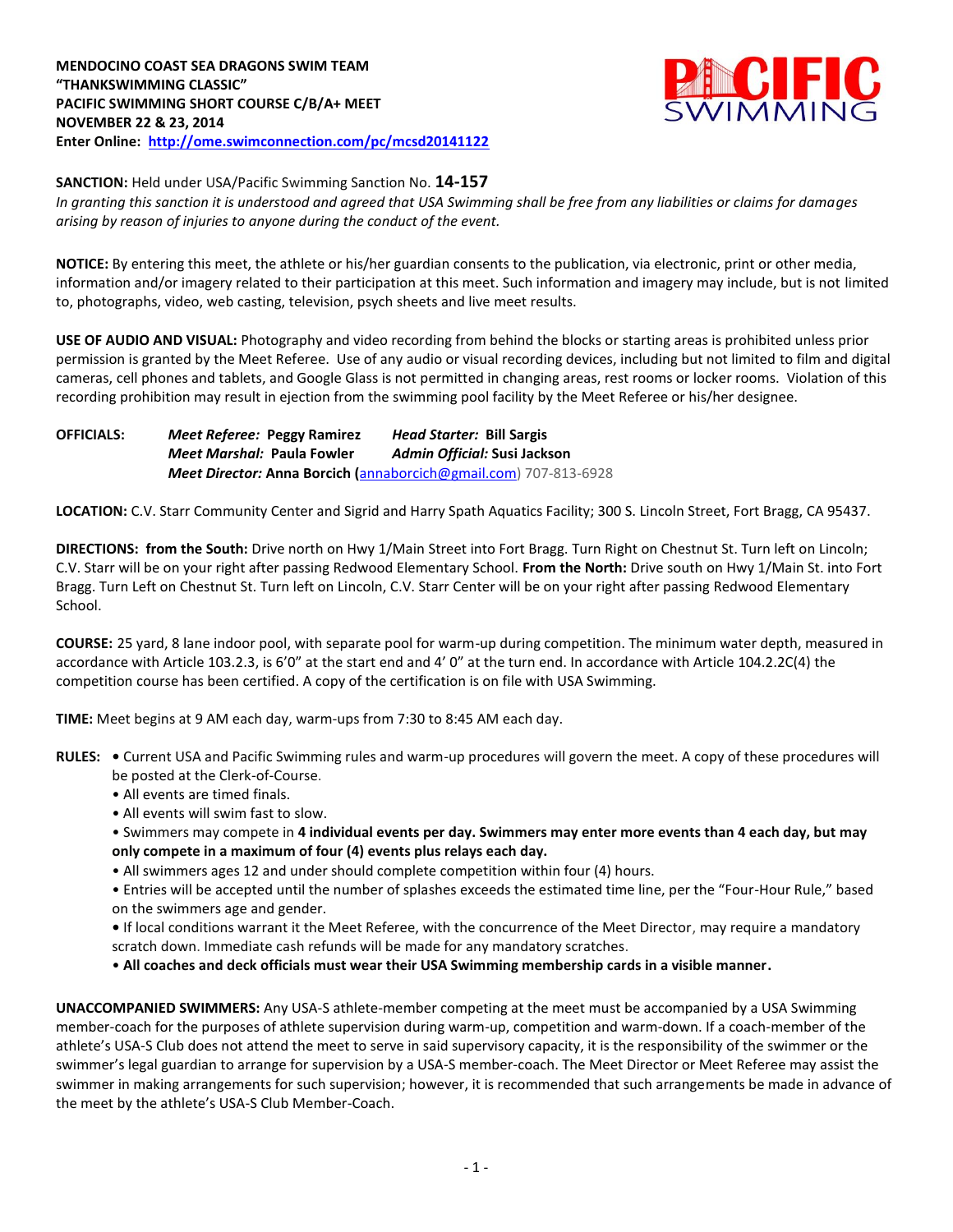**RACING STARTS:** Swimmers must be certified by a USA-S member-coach as being proficient in performing a racing start, or must start the race in the water. It is the responsibility of the swimmer or the swimmer's legal guardian to ensure compliance with this requirement.

## **RESTRICTIONS:**

- Smoking and the use of other tobacco products is prohibited on the pool deck, in the locker rooms, in spectator seating, or standing areas and in all areas used by swimmers, during the meet and during warm-up periods.
- Sale and use of alcoholic beverages is prohibited in all areas of the meet venue.
- No glass containers are allowed in the meet venue.
- No propane heater is permitted except for snack bar/meet operations.
- All shelters must be properly secured.

• Except where venue facilities require otherwise, changing into or out of swimsuits other than in locker rooms or other designated areas is not appropriate and is strongly discouraged.

- No tents will be allowed on the pool deck. No overnight parking at the CV Starr Center.
- No pets are allowed on the pool deck other than working assistance animals.

• Destructive devices, to include but not limited to, explosive devices and equipment, firearms (open or concealed), blades, knives, mace, stun guns and blunt objects are strictly prohibited in the swimming facility and its surrounding areas. If observed, the Meet Referee or his/her designee may ask that these devices be stored safely away from the public or removed from the facility. Noncompliance may result in the reporting to law enforcement authorities and ejection from the facility. Law enforcement officers (LEO) are exempt per applicable laws.

**ELIGIBILITY:** • Swimmers must be current members of USA-S and enter their name and registration number on the meet entry card as they are shown on their Registration Card. If this is not done, it may be difficult to match the swimmer with the registration and times database. The meet host will check all swimmer registrations against the SWIMS database and if not found to be registered, the Meet Director shall accept the registration at the meet (a \$10 surcharge will be added to the regular registration fee). Duplicate registrations will be refunded by mail.

• Swimmers in the "A" Division must have met at least USA Swimming Motivational "A" minimum time standard. Swimmers in the "B" Division must have met at least the listed "B" minimum time standard. All entry times slower than the listed "B" time standard will be in the "C" Division.

• Entries with **"NO TIME" will be accepted** .

• Entry times submitted for this meet will be checked against a computer database and may be changed in accordance with Pacific Swimming Entry Time Verification Procedures.

• Disabled swimmers are welcome to attend this meet and should contact the Meet Director or Meet Referee regarding and special accommodations on entry times and seeding per Pacific Swimming policy.

• Swimmers 19 years of age and over may compete in the meet for time only, no awards. Such swimmers must have met standards for the 17-18 age group.

• The swimmer's age will be the age of the swimmer on the first day of the meet.

**ENTRY FEES:** \$4.00 per event plus an \$8.00 participation fee per swimmer. Relays: \$9.00 per team entry. Entries will be rejected if payment is not sent at time of request.

**ONLINE ENTRIES:** To enter online go to **<http://ome.swimconnection.com/pc/mcsd20141122>** to receive an immediate entry confirmation. This method requires payment by credit card. Swim Connection, LLC charges a processing fee for this service, equal to \$1 per swimmer plus 5% of the total Entry Fees. Please note that the processing fee is a separate fee from the Entry Fees. If you do not wish to pay the processing fee, enter the meet using a mail entry. **Entering online is a convenience, is completely voluntary, and is in no way required or expected of a swimmer by Pacific Swimming.** Online entries will be accepted through Wednesday, November 12, 2014.

**MAILED OR HAND DELIVERED ENTRIES**: Entries must be on the attached consolidated entry form. Forms must be filled out completely and printed clearly with swimmers best time. Entries must be postmarked by midnight, Monday, **November 10** or hand delivered by 6:30 p.m. Wednesday, **November 12.** No late entries will be accepted. No refunds will be made, except mandatory scratch downs. Requests for confirmation of receipt of entries should include a self-addressed envelope.

**Make check payable to**: **Mendocino Coast Sea Dragons (MCSD)** 

| Mail entries to: Anna Borcich |                      | <b>Hand-deliver entries to: Derek Hutchinson</b> |                      |
|-------------------------------|----------------------|--------------------------------------------------|----------------------|
|                               | <b>PO Box 2939</b>   |                                                  | 655 E Pine St        |
|                               | Fort Bragg, CA 95437 |                                                  | Fort Bragg, CA 95437 |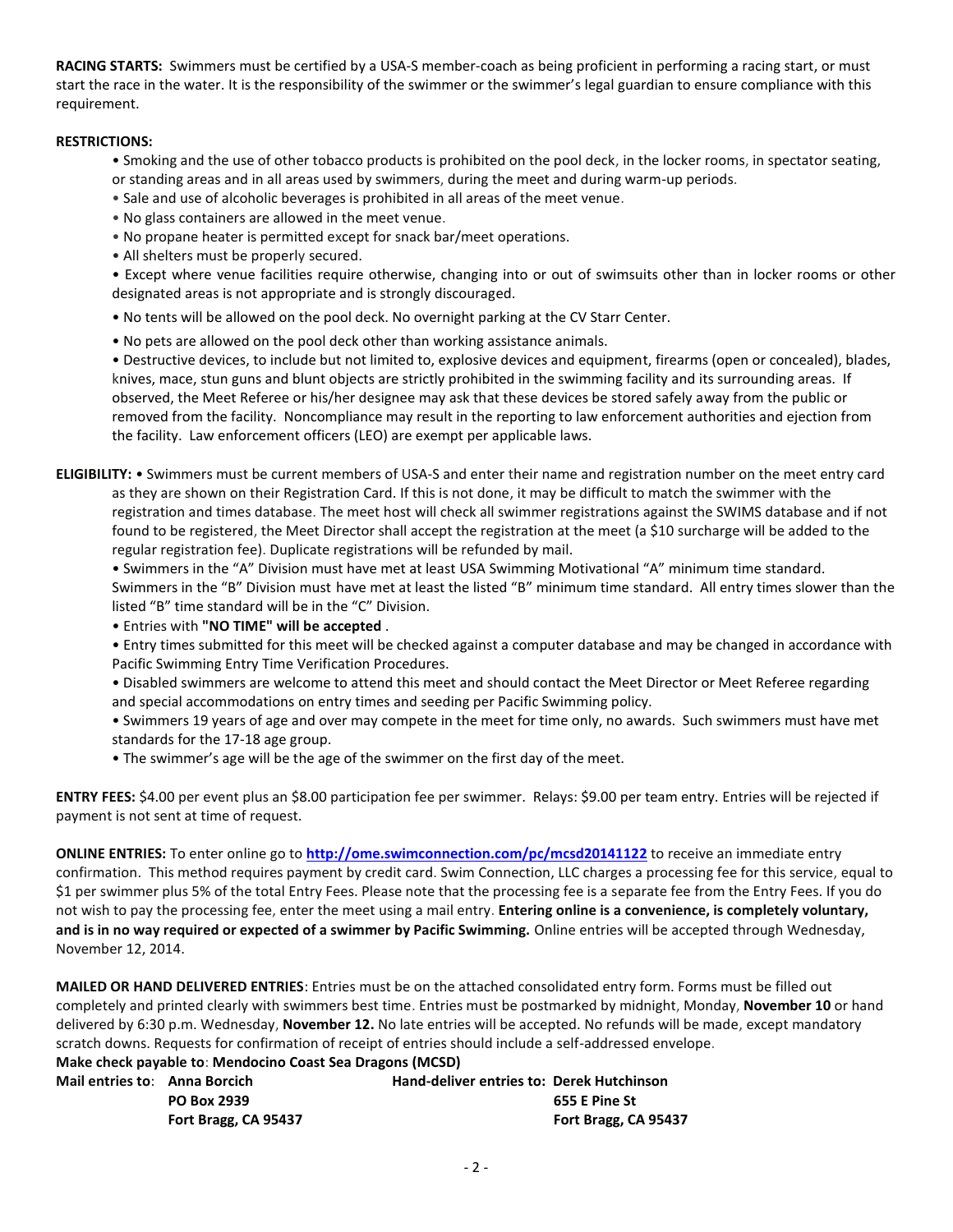**CHECK-IN:** The meet will be deck seeded. Swimmers must check-in at the Clerk-of-Course. Close of check-in for all individual events shall be no more than 60 minutes before the estimated time of the start of the first heat of the event. No event shall be closed more than 30 minutes before the scheduled start of the session. Swimmers who do not check in will not be seeded and will not be allowed to compete in that event.

**SCRATCHES:** Any swimmers not reporting for or competing in an individual timed final event that they have checked in for shall not be penalized.

**AWARDS:** Ribbons will be awarded for each age group to 1 through 8 place finishers in the A+, B, and C divisions. 9-12 events will be awarded 9-10 and 11-12. 13 and over events will be awarded as 13-14, 15-16, and 17-18. Relays will be awarded 1-3 place for each event. Swimmers 19-over and relay teams with swimmers 19- over will not be awarded. "A" medals will be awarded to swimmers achieving new A times. Ribbons will be available for pickup by coaches or a team representative at the end of the meet. Ribbons not picked up will be mailed to the swimmers' team. *To facilitate mailing, please have a team representative provide a self-addressed stamped envelope at the check-in table.*

**RELAYS:** Relays will be 10-UN Boys, 10-UN Girls, 11-Over Boys, 11-Over Girls. Relay entries will be due at a time to be announced each day. Relays will be awarded 1 -3 place for each event. "Exhibition" relays are welcome, but not eligible for awards.

**ADMISSION:** Free. A two-day meet program will be available for \$5.00.

**SNACK BAR & HOSPITALITY:** A snack bar will be available serving hot breakfast, hot lunches, salads and other nutritious items and beverages. Coaches and working deck officials will be provided lunch. Hospitality will serve refreshments to timers and volunteers. Water dispensers will be available around the pool. Please bring refillable water bottles to the meet.

**MISCELLANEOUS:** Coaches will have table space and parents and swimmers will have limited space on the deck and in the bleachers, and outside areas will be available for tents. The CV Starr Center may be open for swimming and recreation after the meet; swimmers wishing to utilize the facility must pay for entry after the meet.

## **MINIMUM OFFICIALS:**

No more than 3 days after close of entries, meet management (Meet Director and/or Meet Referee) shall contact a representative from each team participating in the meet, and provide a preliminary inventory of the officials that team is required to provide for each session. Each team shall, by the start of the meet, provide to the Meet Director or designee a list of Officials who have agreed to represent that team during each session of the meet.

At the meet, meet management shall conduct an inventory of officials, and shall compare the number of swimmers entered in each session by each team with the number of officials present representing each team. If meet management certifies that a team has not provided sufficient officials for any session of the meet in accordance with the table below, excluding finals in a trials and finals meet, the team will be fined \$100 per missing official per session of the meet.

| Club swimmers entered in session | Trained and carded officials requested |
|----------------------------------|----------------------------------------|
| $1 - 10$                         |                                        |
| $11 - 25$                        |                                        |
| $26 - 50$                        |                                        |
| $51 - 75$                        |                                        |
| 76-100                           |                                        |
| 100 or more                      |                                        |

**\*** Zone 3 will include Colorado, Intermediary, Chief Timing Judge, and Computer Operator in the count of officials although these positions are not carded. Zone 3 will accept trainees in the count of officials for a session as long as they are carded. Teams may use "borrowed" officials from other teams, or unattached officials at the meet who agree at the meet to fulfill their obligation under the rule.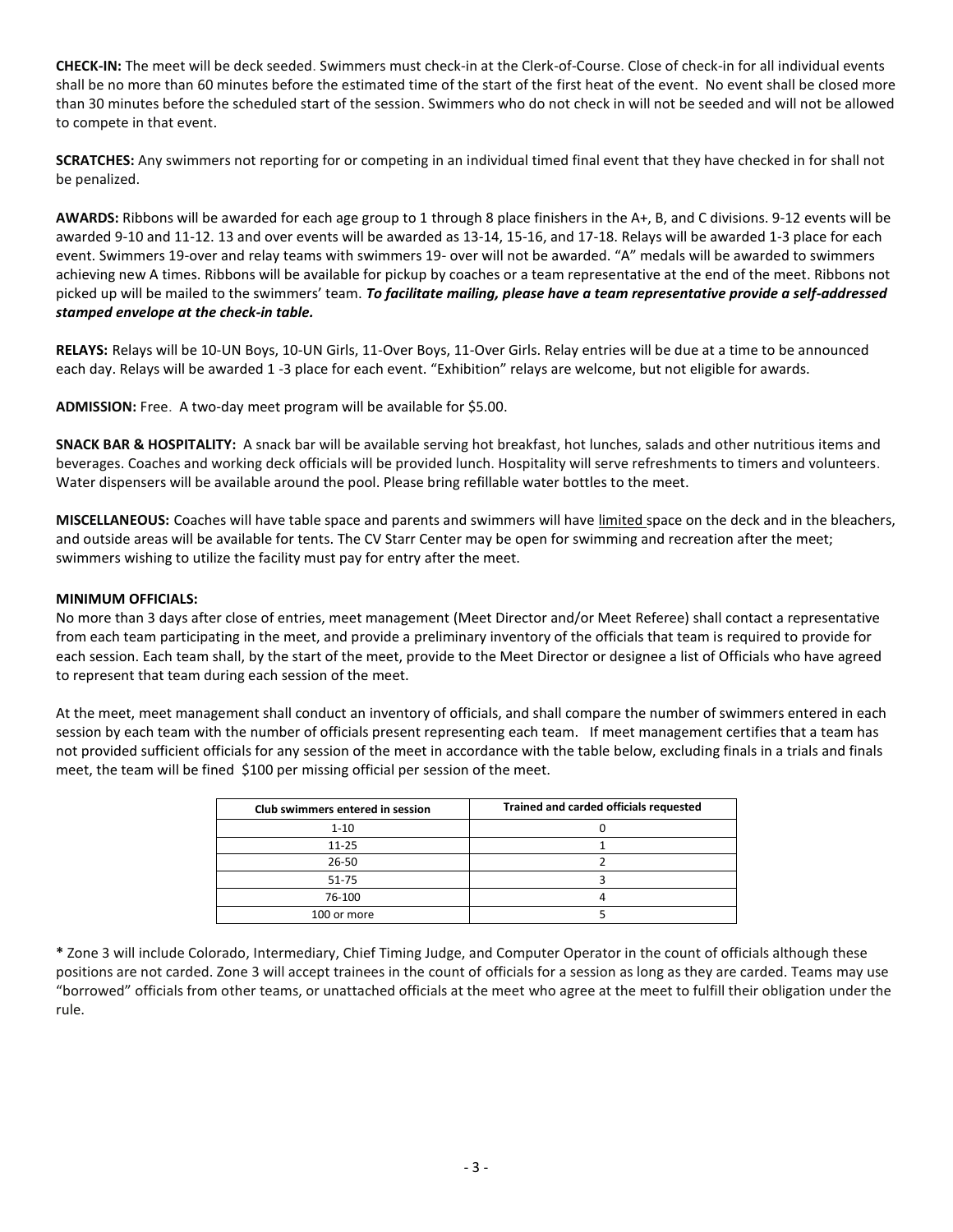## **EVENT SUMMARY**

|           | <b>SATURDAY</b> |               |         | <b>SUNDAY</b> |              |              |                |  |  |  |
|-----------|-----------------|---------------|---------|---------------|--------------|--------------|----------------|--|--|--|
|           |                 |               |         |               |              |              |                |  |  |  |
| 8 & UN    | $9 - 10$        | $11 - 12$     | 13-18   | 8 & UN        | $9 - 10$     | $11 - 12$    | 13-18          |  |  |  |
| 50 FR     | 200 FR          | 200 FR        | 200 FR  | 50 BK         | 100 BK       | 100 BK       | 200 BK         |  |  |  |
| 25 BR     | 100 BR          | 100 BR        | 100 BR  | <b>50 BR</b>  | 200 IM       | 200 IM       | 200 BR         |  |  |  |
| 100 IM    | 100 IM          | 100 IM        | 200 IM  | <b>25 FLY</b> | 100 FR       | 100 FR       | 100 FR         |  |  |  |
| 10-UN 200 | 10-UN 200       | 11-Over       | 11-Over | 10-UN 200     | 10-UN 200    | 10-UN 200    | 10-UN 200      |  |  |  |
| <b>MR</b> | <b>MR</b>       | 200 MR        | 200 MR  | FR relay      | FR relay     | FR relay     | FR relay       |  |  |  |
| 25 BK     | <b>50 FLY</b>   | <b>50 FLY</b> | 100 BK  | <b>25 FR</b>  | <b>50 BR</b> | 50 BR        | <b>100 FLY</b> |  |  |  |
|           | 50 BK           | <b>50 BK</b>  | 500 FR  |               | <b>50 FR</b> | <b>50 FR</b> | <b>50 FR</b>   |  |  |  |
|           | 500 FR          | 500 FR        |         |               |              |              |                |  |  |  |

**EVENTS Thankswimming Classic 11/22-23/ 2014**

|                | <b>SAT 11/22</b>         |                |
|----------------|--------------------------|----------------|
| <b>EVENT#</b>  | <b>EVENT</b>             | <b>EVENT#</b>  |
| $\mathbf{1}$   | 13-0ver 200 FR           | $\overline{2}$ |
| $\overline{3}$ | 9-12 200 FR              | 4              |
| 5              | 8-UN 50 FR               | 6              |
| $\overline{7}$ | 13-Over 100 BR           | 8              |
| 9              | 11-12 100 BR             | 10             |
| 11             | 9-10 100 BR              | 12             |
| 13             | 8-UN 25 BR               | 14             |
| 15             | 13-Over 200 IM           | 16             |
| 17             | 11-12 100 IM             | 18             |
| 19             | 10-UN 100 IM             | 20             |
| 21             | 11-Over 200 Medley Relay | 22             |
| 23             | 10-UN 200 Medley Relay   | 24             |
| 25             | 11-12 50 Fly             | 26             |
| 27             | 9-10 50 Fly              | 28             |
| 29             | 8-UN 25 BK               | 30             |
| 31             | 13-Over 100 BK           | 32             |
| 33             | 11-12 50 BK              | 34             |
| 35             | 9-10 50 BK               | 36             |
| 37             | 9-12 500 FR              | 38             |
| 39             | 13-Over 500 FR           | 40             |

|     | <b>SAT 11/22</b>         |                |
|-----|--------------------------|----------------|
| NT# | <b>EVENT</b>             | <b>EVENT#</b>  |
|     | 13-0ver 200 FR           | $\overline{2}$ |
|     | 9-12 200 FR              | 4              |
|     | 8-UN 50 FR               | 6              |
|     | 13-Over 100 BR           | 8              |
|     | 11-12 100 BR             | 10             |
|     | 9-10 100 BR              | 12             |
|     | 8-UN 25 BR               | 14             |
|     | 13-Over 200 IM           | 16             |
|     | 11-12 100 IM             | 18             |
|     | 10-UN 100 IM             | 20             |
|     | 11-Over 200 Medley Relay | 22             |
|     | 10-UN 200 Medley Relay   | 24             |
|     | 11-12 50 Fly             | 26             |
|     | 9-10 50 Fly              | 28             |
|     | 8-UN 25 BK               | 30             |
|     | 13-Over 100 BK           | 32             |
|     | 11-12 50 BK              | 34             |
|     | 9-10 50 BK               | 36             |
|     | 9-12 500 FR              | 38             |
|     | 13-Over 500 FR           | 40             |

Use the following URL to find the time standards: <http://www.pacswim.org/swim-meet-times/standards>